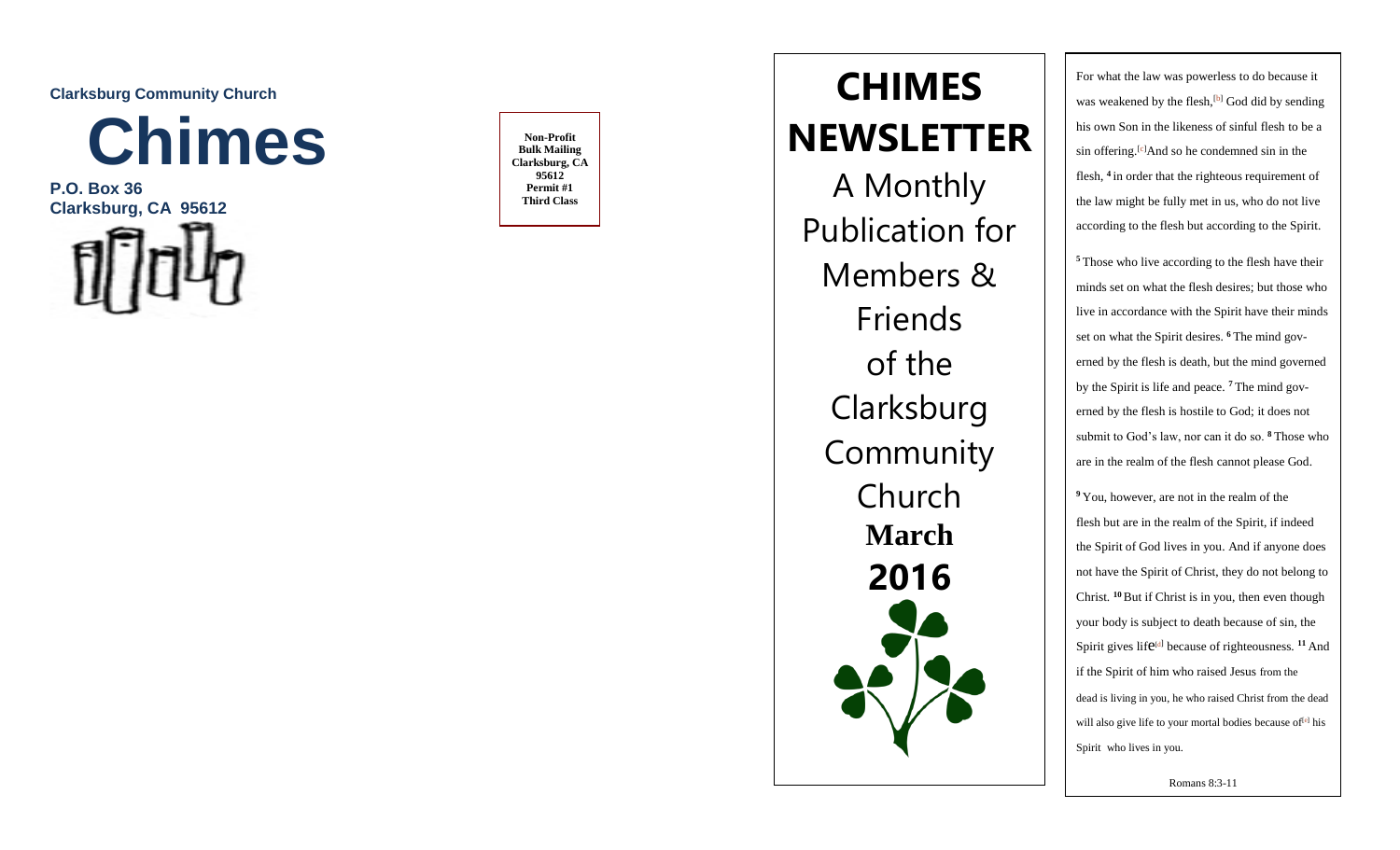### **FROM THE PASTOR**

 I recently picked up a bargain priced book titled, "Keep Calm and Pray." I was drawn to the title and found in it a wonderful collection of quotes on prayer and faith, which has been a struggle for me lately. I struggle continually with prayer, as I find most people do. But when I do get to it, I find it is a bargain: In exchange for a little time out of my day, I receive the blessings of God and his presence and power and promise.

 I begin my prayer time listening. In my new little book, Mother Mary Clare SLG says, "The most difficult and decisive part of prayer is acquiring this ability to listen. Listening is no passive affair." I have spent much of my life telling God my prayers, which is not wrong and is good, as far as it goes. But now I am learning to keep calm and silent and wait for God to speak. And he does. Though I do not hear a human voice, and often not right away, I do hear him.

 I am also learning to begin my prayers the way Jesus did, "Thy kingdom come and thy will be done on earth as it is in heaven". For years I have prayed over my day and my concerns, which I still do. But now I am actively asking for God to show me his agenda for this day. In my book is the classic prayer of Richard of Chichester, "Most merciful Redeemer, Friend and Brother, may we know you

more clearly, love you more dearly, and follow you more nearly, day by day".

 In conclusion, I am also learning how to pray in Jesus' name. I have always ended my prayers that way, but I now realize it is more than just a way to end. In the ancient world, kings had signet rings, and if someone had that ring whatever they said or did would be done in the name of and have the authority of the king. When we pray in Jesus' name, we pray with his authority. I am learning to really believe and trust he has heard all my prayers and is actively working to answer them. Billy Graham says, "I've read the last page of the Bible. It's all going to turn out all right."

Pastor Dennis

**CHURCH WEB SITE AND E-MAIL To access the church's website, Go to [www.clarksburgcc.org](http://www.clarksburgcc.org/) Pastor Dennis also has an e-mail address: [pastordenniscc@gmail.com](mailto:pastordenniscc@gmail.com)**

| <b>Worship in March</b>        |                                                          |                                       |
|--------------------------------|----------------------------------------------------------|---------------------------------------|
| <b>Services Begin at 11:00</b> |                                                          |                                       |
| Mar 6                          | "Ahab $\&$<br>Jezebel"<br>1 Kings<br>16:29-34            | Communion                             |
| <b>Mar 13</b>                  | <b>Scout Sunday</b>                                      |                                       |
| Mar 20                         | "Elijah"<br>1 Kings 18                                   | Children's<br>Choir/Palm<br>Sunday    |
| <b>Mar 27</b>                  | <b>Easter Sunrise</b><br>Service<br>$7:00$ A.M.          | <b>Boy Scout</b><br>Amphitheatre      |
| <b>Mar 27</b>                  | "Living in<br>You''<br>$11:00$ A.M.<br>Romans 8-1-<br>11 | Easter Sunday<br><b>River Ringers</b> |

# **MEN'S GROUP**

Clarksburg Community Men's Group will meet for breakfast, fellowship, prayer and discussion of faith on Saturday morning, March 12, at 6:30 AM, in the Terrace Room. All men in the church and community are welcome to come. See Steve Heringer or Dennis Montzingo for details or questions.

### **SENIOR LUNCH**

The Seniors shared a great lunch in February. We invite all of you seniors to come join your peers for lunch again on **Tuesday, March 15** (always the 3rd Tuesday of the month) for an afternoon of **music,** food and fellowship. Yes, we said **MUSIC.** Our own Tom Wallace and the **"Rotary Rooters"** are putting on a special command performance for all of you at **11:00 AM** that morning. You don't want to miss the **big band music** from back in the day! So plan to arrive for the **11:00 AM** entertainment, followed by lunch. Bring a friend and join the fun. If you need a ride, please call Lorna at 744-1617 (home) or 744-1422 (office). We look forward to seeing each one of you.

### **FRIDAY LENTEN SERVICES**

Friday Lenten Services will continue every Friday through Good Friday, March 25. The services are 6:30-7:00 PM in the sanctuary and include music, singing, prayer, scripture and communion. They are for all ages and the theme this year will be "Signs". Come whenever and as often as you can. Everyone is invited.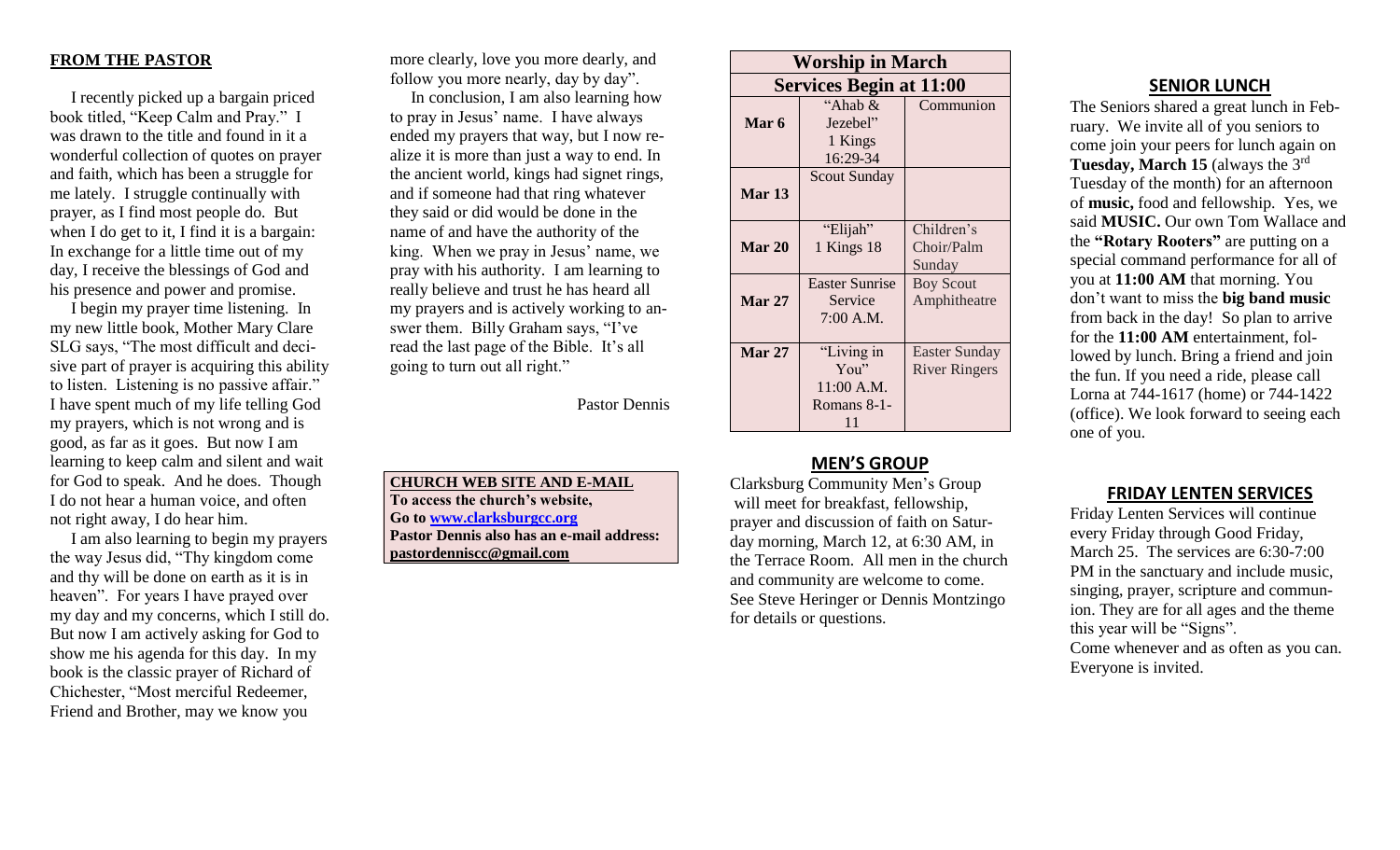**CHIMES Submissions Please send your articles and information by the 20th of the month to [djrunningonempty@gmail.com](mailto:djrunningonempty@gmail.com)**



## **Second Sunday Potluck**

Due to Scout Sunday on March 13 (the 2nd Sunday of March), there will NOT be Second Sunday potluck in March. We will gather again on April 10 for potluck after worship.



# **"Love" Packages/Envelopes**

Thank you to everyone who helped to make it possible to send out 17 boxes and 4 large envelopes to our college and military youth!

From providing goodies, to cards and notes, to your generous cash donations--it was, again, an overwhelming response to the announcement. What a blessing this church is and what a great opportunity it was to show our love and support to our youth! We hope to do another mailing of notes before finals to encourage and love on our church family kids.

# **Kitchen "Stuff"**



Once again, our kitchen counters (and garden room counters!) are overflowing with assorted pans, trays and bowls. All items will be put out in the Community Hall for you to look over and see if it is yours. On Saturday, March 12 all items left on the tables will be donated. Please note: it is helpful if you put your name on your dish so that it can be returned to you! Please note, if you accidentally left church with something that is not yours, return it right away to the church.

**We are all saddened by the loss of so many friends and family this past January and Early February.**

**Mary Anne Balthrope Ray Roberts** (husband of Laura **Tracy Powell** (husband of Vonnie)

**Rev. Martin Recio** former minister of Clarksburg Community Church, Rev. Recio passed away on January 31st at the age of 91. He and his lovely wife, Lorene have been living in Oregon for many years now. Lorene shared the news with us and also stated how much she and Martin loved

Our thoughts and prayers go out to each of their families.

Clarksburg.

**Scout Sunday Remember that Scout Sunday is on March 13 this year.**

#### **Important Reminder**

Now that the CHIMES is being uploaded to our website each month, those of you who are concerned about your personal information (phone numbers, email addresses, etc.) being out in the worldwide web might want to take care in which numbers and/or addresses you send to be put in the CHIMES. DJ



ers for our Palm Sunday & Easter services to beautify our sanctuary. Thank you!